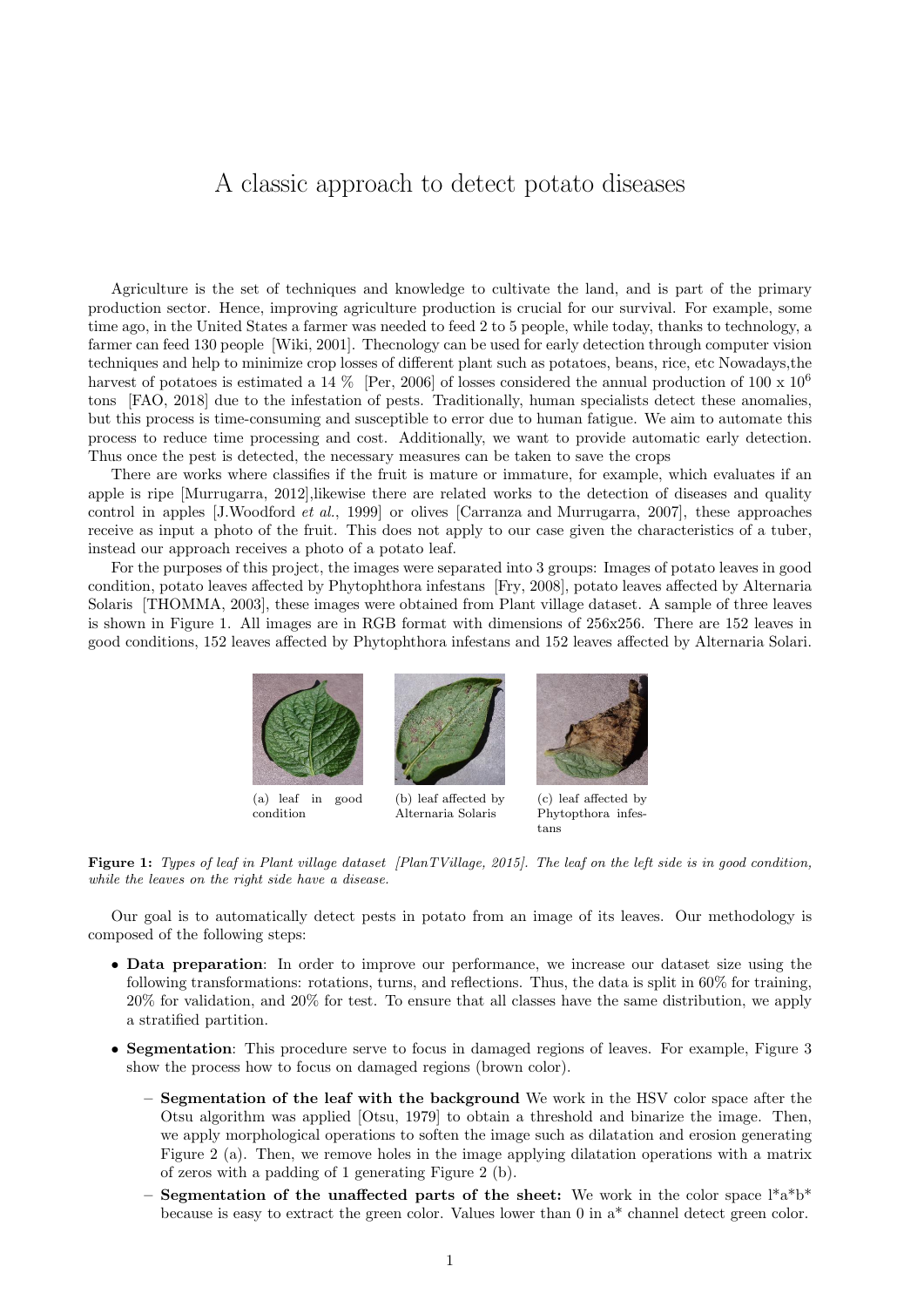



(a) Segmentation of leaf with the of the parts not tation of affected background (b) Segmentation (c) Final Segmenaffected of the leaf part

Figure 2: Results of the first phase of the segmentation.

Figure 3: Results of each part of the segmentation.

- Feature extraction: We extract 9 features of the resulting image such as: contrast, correlation, energy, homogeneity, mean, standard deviation, entropy, contrast, and skewness. All features are represented by one scalar value.
- Classifier evaluation: We compare four different classifiers: five nearest neighbour, support vector machines with a rbf kernel, logistic regression with l2 regularization and lbfgs optimizer and an MLP neural network. We worked with a neuronal network with 9 neurons in the input layer, 5 neurons in the hidden layer, 3 neurons in the output layer with the backpropagation algorithm [Rumelhart *et al.*, 1986] with Adam optimizer [Kingma and Ba, 2015], Relu activation function, and randomized weights.

We compare these methods with accuracy because the data is balanced. Results are shown in Table 1.

|                                           | MLP – |  | $\vert$ 5-KNN $\vert$ SVM $\vert$ Log. Reg. |
|-------------------------------------------|-------|--|---------------------------------------------|
| Accuracy   $94.7\%$   $91.7\%$   $96.3\%$ |       |  | $93.4\%$                                    |

Table 1: Metrics in the validation data. Best results are highlighted in **bold** per row.

We want to deeply understand our results. Thus, we visualize our features. We apply Principal Component Analysis (PCA) [Pearson, 1901]) for a better understanding of our feature space on Figure 4.



Figure 4: PCA visualization of our data using two components.

We find that two main components obtain 96% of representativeness of the data. Also, we observe that Class 1 (Potato in good condition) is linearly separable from the other 2 classes. Also, the other two classes present low overlap. Considering these two facts, we observed that our classes are easy to separate, which ensures high performance.

In future work, we plan to use deep learning to find better feature representation and compare with traditional methods. We expect that deep learning methods can provide even better performance. Also, we plan to expand this algorithm for a wider variety of pests and other plants. We can focus on plants that have a high rate of losses by pests. Some examples are rice, wheat, corn, soybeans, and cotton.